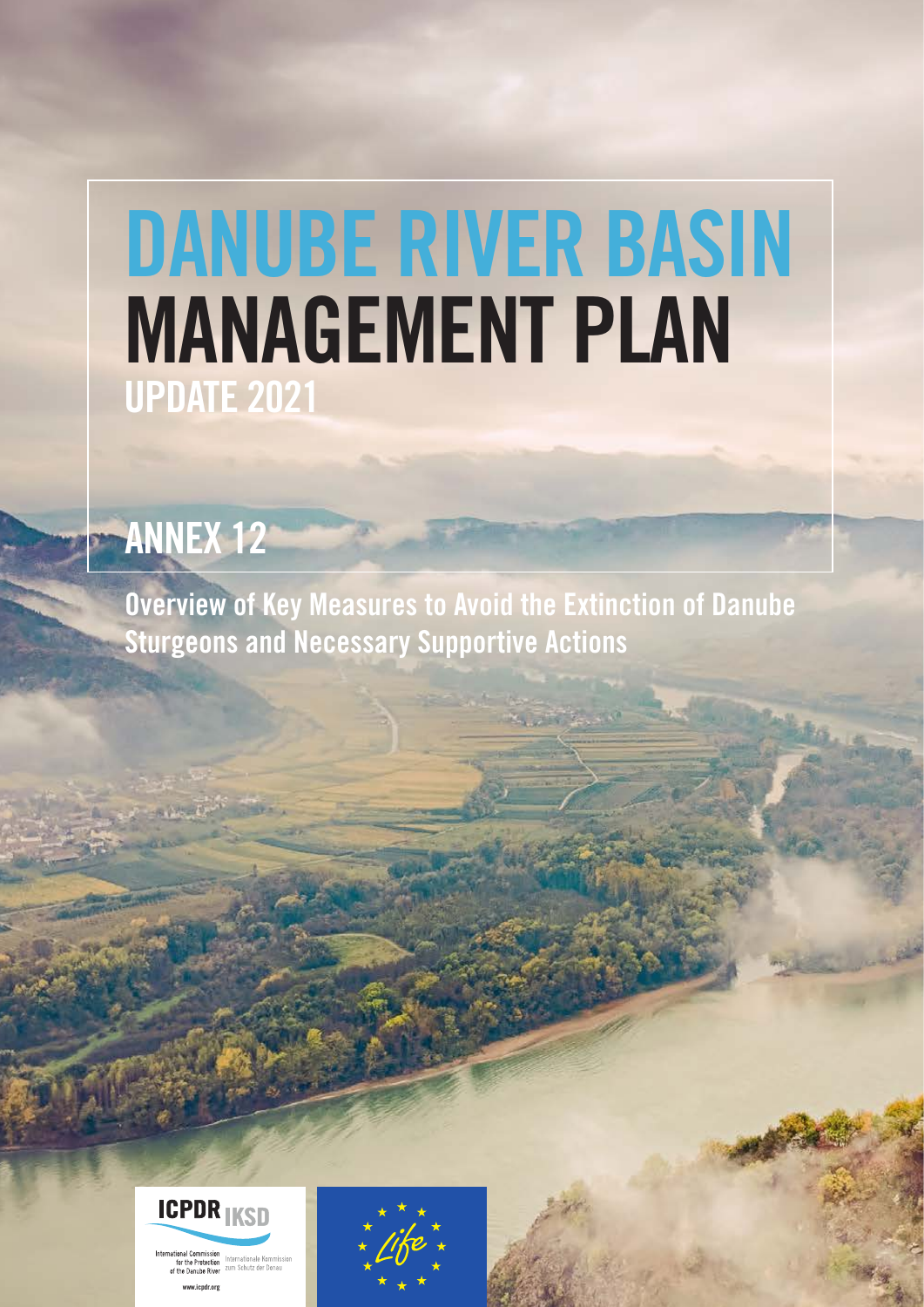# **Overview of key measures to avoid the extinction of Danube sturgeons and necessary supportive actions**

#### **1. Ex situ broodstocks/ Reproduction and release programmes**

Given the critically endangered status of the Danube sturgeon species and the high risk of their extinction, even in the short term, it is an urgent priority to establish non-commercial/non-private facilities, both in the Upper/Middle Danube and the Lower Danube, for authentic Danube sturgeon broodstocks to secure the genetic diversity of all sturgeon populations by establishing basin-wide socalled ex-situ programmes following best practice guidelines for husbandry with secure funding for construction and operation and jointly managed by catchment countries. Back-up facilities need to be established to minimise the risk of losing the genetic resources due to technical or other failures. Long term breeding plans need to be established and regular control of husbandry methods have to ensure genetic purity and diversity as well as fitness for survival of juveniles from these facilities.

Reproduction and release programmes must be put in place and implemented following the best practice guidelines and monitored to control the success rate of release actions. The regional coherence of measures has to be secured through basin-wide coordination for all population restoration facilities and monitoring actions

## **2. Follow-up of the We Pass project**

The We Pass project is the first concrete project to identify technical solutions for restoring a major ecological corridor for sturgeon migration in the Danube River Basin across the Iron Gate dams. It aims to provide significant benefits at the scale of the River Basin by creating access to sturgeons from the Black Sea to almost 1000 kms of the Danube and its associated habitats for, inter alia, spawning and nursery purposes. The search for solutions, which will benefit all migratory fish in the Danube, has received significant financial support from the EU. The corresponding activities of the ICPDR and Contracting Parties are fully in line with the European Green Deal and the proposed EU Biodiversity Strategy 2030 with its emphasis on restoring freshwater ecosystems, the natural function of rivers and restoration of rivers into free-flowing rivers. The ICPDR is committed to follow through with implementation of solutions to ensure sturgeon migration across the Iron Gate and to ensure that infrastructure development in the Danube River Basin does not prejudice ecological connectivity in the basin and ensure that, with a view to this, Article 4(7) of the Water Framework Directive is strictly applied.

#### **3. Effectively enforced multi-decadal fishing bans**

Restoration of habitats and migration corridors will not be effective unless fishing of sturgeon remains prohibited until viable populations are established. For the Danube this will require a multi-decadal approach. Any exceptional catch allowance e.g. for scientific purposes or the establishment of artificially maintained populations in special facilities must also be monitored closely. The implementation and enforcement of existing legislation to prevent illegal, unregulated and undocumented (IUU) fisheries in marine and freshwater must be strengthened and adequate resources as well as continuous capacity building and targeted training for relevant enforcement authorities need to be provided. The fishing sector must be involved and alternative income sources for affected communities developed.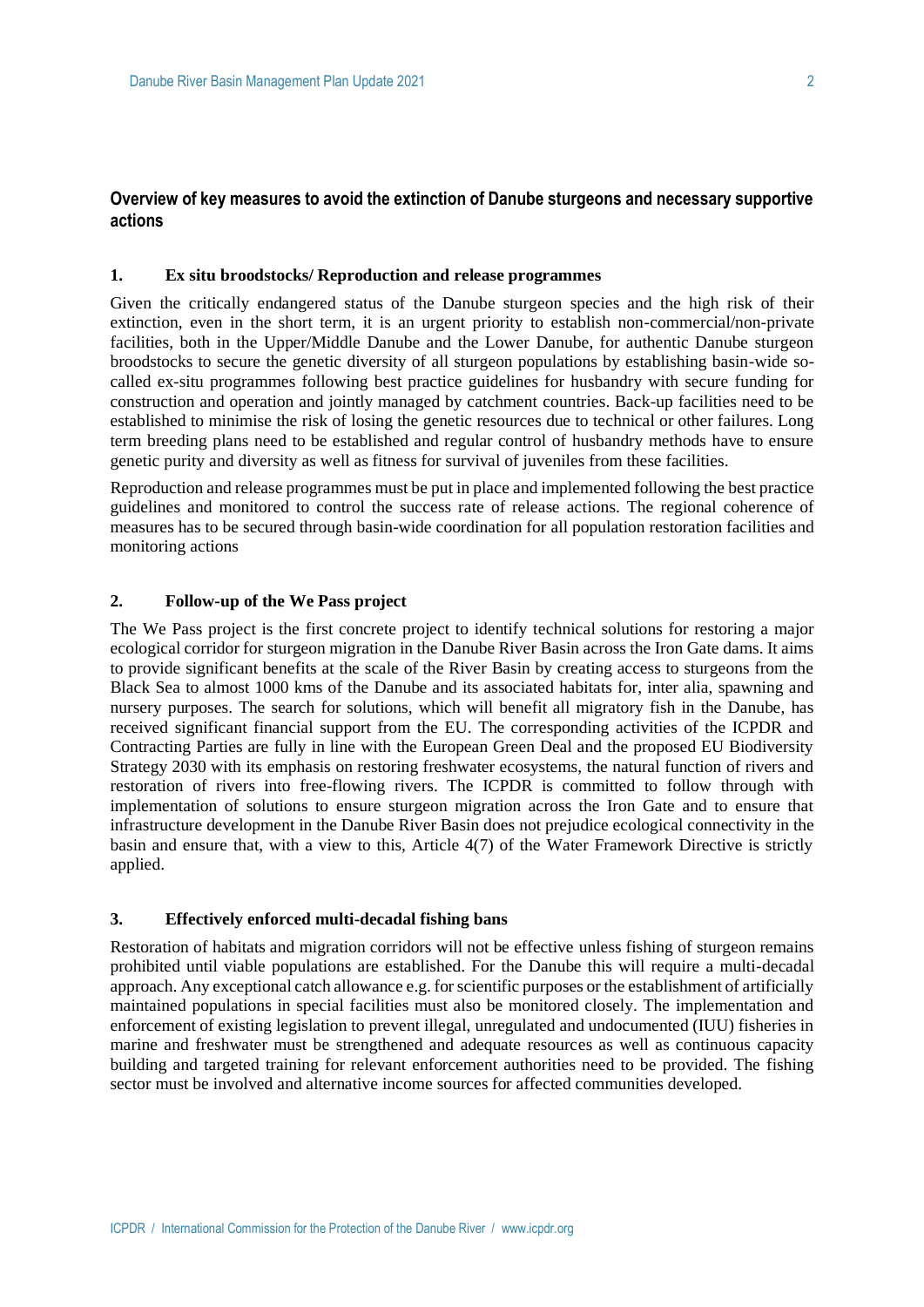#### **4. Habitats, Migration Corridors and Controls on Infrastructure Development**

Successful sturgeon migration, which is a necessary component of their natural lifecycle, depends on the availability of different habitats along their migration route as well as on their ability to overcome any existing barriers which can prevent their migration. The network of habitats and migration routes must extend to the scale of the Basin in order to be effective. Habitat availability is understood in terms of both location and timing of habitat use as well as the resources and conditions needed to enable this use. Mapping of different sturgeon habitats on the Danube River and its tributaries is highly important. A first basin-wide map was developed in the MEASURES project and will need continuous and coordinated updating, based on the shared set of methods and techniques described in the MEASURES project "Danube Migratory Fish Habitat Manual" to ensure comparability and interoperability throughout the basin. It will enable all countries in the Danube River Basin to coordinate their activities concerning mapping sturgeon habitats, mapping and monitoring of any disturbances by human activities (e.g. dredging, port construction, dams or weirs) and potential restoration measures. Special consideration will have to be given to ensure the full implementation of the requirements of Article 4(7) of the WFD to minimize the impact on sturgeon habitats and migration routes due to changes in hydrology and structure of water bodies, e.g. as a result of new infrastructure or activities in the riverbed. A map of sturgeon habitats could be available as a useful tool when assessing future infrastructure works and enabling environmental impact assessment for particular sectors of the Danube River Basin.

#### **5. Monitoring and control of by-catch in marine fisheries**

While there are no records of incidental by catch of sturgeon in Black Sea fisheries, it is equally clear that given the critical state of stocks and the acute risk of extinction of the remaining sturgeons that bycatch in marine fisheries may threaten the effectiveness of conservation action taken in the Danube River Basin. It will therefore be important for ICPDR and Contracting Parties to seek cooperation with fisheries and environmental authorities in non-Danubian Black Sea States, the Black Sea Commission, FAO (GFCM) and the World Bank/GEF to seek improved information on the extent to which such bycatch is taking place and its impact on sturgeon populations and identify coherent regional management options (such as technical solutions, fisheries restrictions, closed areas and seasons) with a view to their implementation and establishing the appropriate monitoring thereof. Action in this respect will bring the ICPDR into line with the proposed EU Biodiversity Strategy 2030 and its emphasis on eliminating by-catch or reducing it to levels allowing full recovery of species threatened with extinction in marine fisheries.

#### **6. Coordination with sturgeon conservation in the Black Sea Basin**

As the Danube sturgeon populations are shared with those of the Black Sea Basin, coordination with marine management and conservation efforts in that basin is crucial to ensure the effectiveness of actions in the Danube River Basin. It is therefore important for the ICPDR and its Contracting Parties to seek actively specific and close cooperation on sturgeon conservation in the Black Sea, inter alia with the Black Sea Commission, FAO (GFCM), the World Bank and GEF as well as Black Sea States on issues such as monitoring of sturgeon populations and the impact of marine fisheries on these, protection of sturgeons through technical fisheries regulation and designation of marine protected areas. Furthermore, it will be important to cooperate with non-Danubian States in the Black Sea Basin on protection and conservation of sturgeon in their internal and inland waters.

The objective of the wider cooperation with Black Sea Basin States and the relevant international organisations should be to ensure a regional coherence of measures and approaches to maximise the effectiveness of policies and measures.